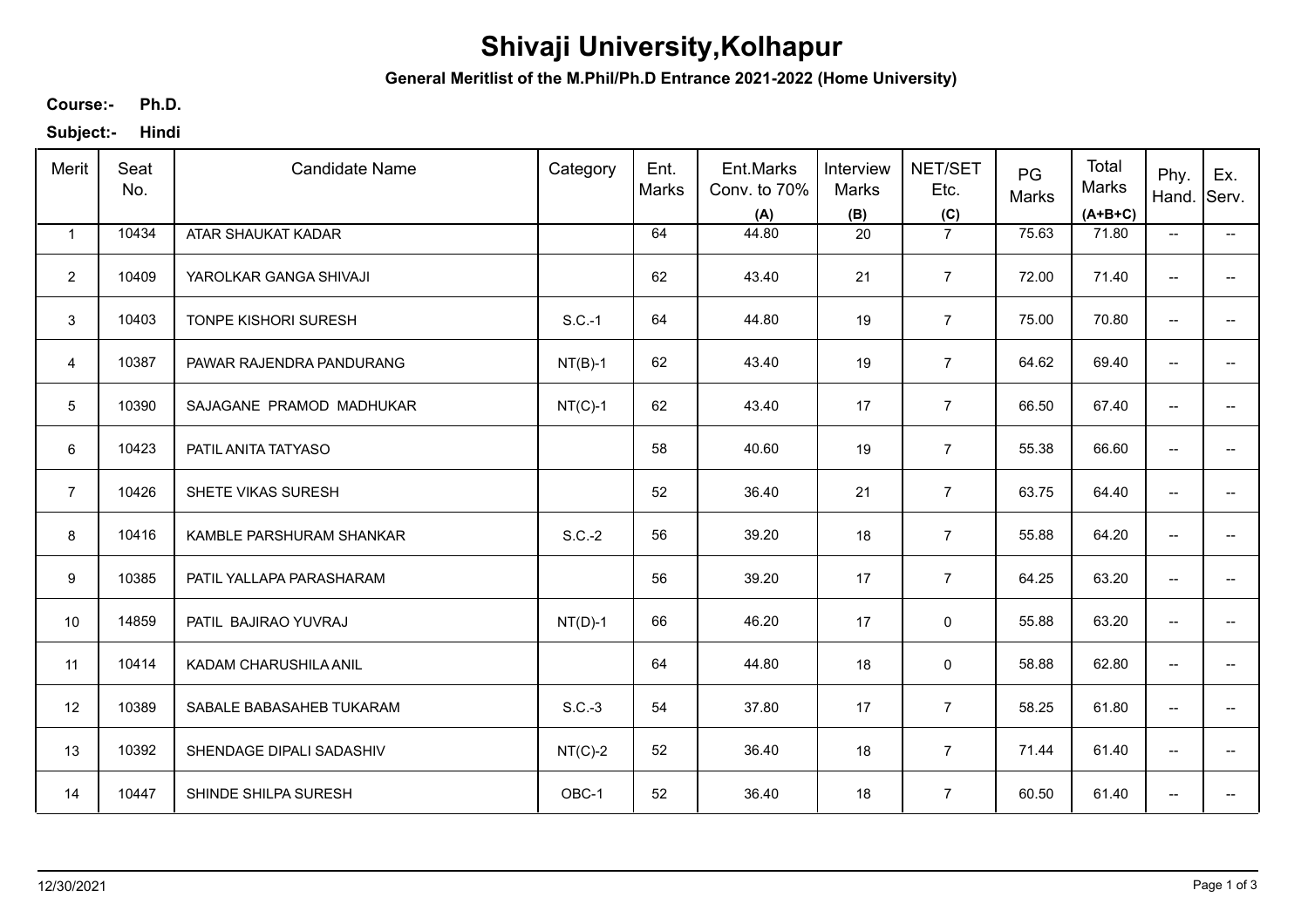## **Shivaji University,Kolhapur**

**General Meritlist of the M.Phil/Ph.D Entrance 2021-2022 (Home University)**

**Ph.D. Course:-**

**Subject:- Hindi**

| Merit | Seat<br>No. | <b>Candidate Name</b>            | Category    | Ent.<br>Marks | Ent.Marks<br>Conv. to 70%<br>(A) | Interview<br>Marks<br>(B) | NET/SET<br>Etc.<br>(C) | PG<br>Marks | Total<br>Marks<br>$(A+B+C)$ | Phy.<br>Hand.                       | Ex.<br>Serv.             |
|-------|-------------|----------------------------------|-------------|---------------|----------------------------------|---------------------------|------------------------|-------------|-----------------------------|-------------------------------------|--------------------------|
| 15    | 10437       | BODARE DADASO BANDU              | $V.J.(A)-1$ | 50            | 35.00                            | 17                        | $\overline{7}$         | 64.25       | 59.00                       | $\overline{\phantom{a}}$            | $\overline{\phantom{a}}$ |
| 16    | 10417       | KARANDE LATA SHIVAJI             | OBC-2       | 50            | 35.00                            | 16                        | $\overline{7}$         | 68.19       | 58.00                       | $\overline{\phantom{a}}$            | -−                       |
| 17    | 10339       | <b>BUGADE SACHIN ANANDA</b>      |             | 54            | 37.80                            | 20                        | $\mathbf 0$            | 61.38       | 57.80                       | $\overline{\phantom{a}}$            | $-$                      |
| 18    | 10432       | YEWALE SAVITA MAHADEV            | EWS-1       | 46            | 32.20                            | 18                        | $\overline{7}$         | 74.44       | 57.20                       | $\overline{\phantom{a}}$            | $\overline{\phantom{a}}$ |
| 19    | 10439       | DHUMAL SARIKA SHANKARRAO         | EWS-2       | 56            | 39.20                            | 18                        | 0                      | 61.75       | 57.20                       | $\overline{\phantom{a}}$            | -−                       |
| 20    | 10425       | SATYASH PRASHANT VILAS           | $S.C.-4$    | 58            | 40.60                            | 16                        | $\pmb{0}$              | 62.13       | 56.60                       | $\overline{\phantom{a}}$            | $\overline{\phantom{a}}$ |
| 21    | 10336       | <b>BEDGE ANANDDRAO APPASAHEB</b> | $NT(C)-3$   | 58            | 40.60                            | 16                        | 0                      | 51.00       | 56.60                       | $\overline{\phantom{a}}$            | -−                       |
| 22    | 10443       | MANE RUPALI MADHUKAR             |             | 54            | 37.80                            | 18                        | 0                      | 55.00       | 55.80                       | $\overline{\phantom{a}}$            | -−                       |
| 23    | 10398       | SUTAR JAYDIP ANAJI               | OBC-3       | 54            | 37.80                            | 18                        | $\mathbf 0$            | 50.00       | 55.80                       | $\overline{\phantom{a}}$            |                          |
| 24    | 10350       | <b>GURAV RATAN BABURAO</b>       | OBC-4       | 56            | 39.20                            | 16                        | 0                      | 79.31       | 55.20                       | Yes                                 | --                       |
| 25    | 10380       | PATIL GEETA RAMCHANDRA           |             | 52            | 36.40                            | 18                        | $\mathbf 0$            | 62.00       | 54.40                       | $\overline{\phantom{a}}$            | $\overline{\phantom{a}}$ |
| 26    | 10436       | <b>BHOSALE SURAJ SAMPAT</b>      | OBC-5       | 52            | 36.40                            | 16                        | 0                      | 60.00       | 52.40                       | $\overline{\phantom{a}}$            | $\overline{\phantom{a}}$ |
| 27    | 14854       | NAIKWADI ASAMA GAUS              | $V.J.(A)-2$ | 46            | 32.20                            | 20                        | $\mathbf 0$            | 76.56       | 52.20                       | $\overline{\phantom{a}}$            | $\overline{\phantom{a}}$ |
| 28    | 10422       | MALGAONKAR VIDHYA GOUTAM         | $S.C.-5$    | 50            | 35.00                            | 17                        | $\mathbf 0$            | 60.00       | 52.00                       | $\hspace{0.05cm}$ $\hspace{0.05cm}$ | ÷                        |